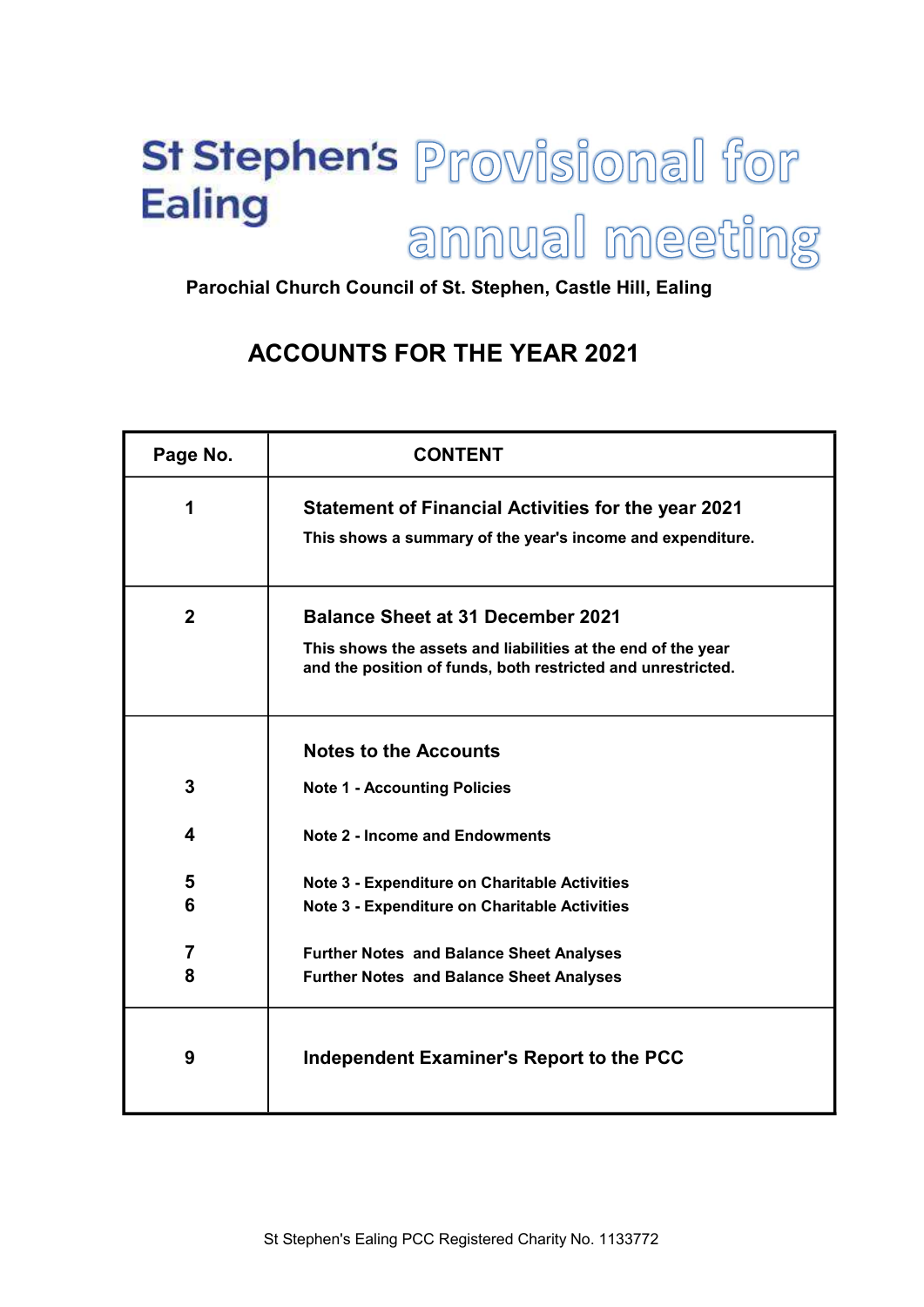St Stephen's Ealing PCC Registered Charity No. 1133772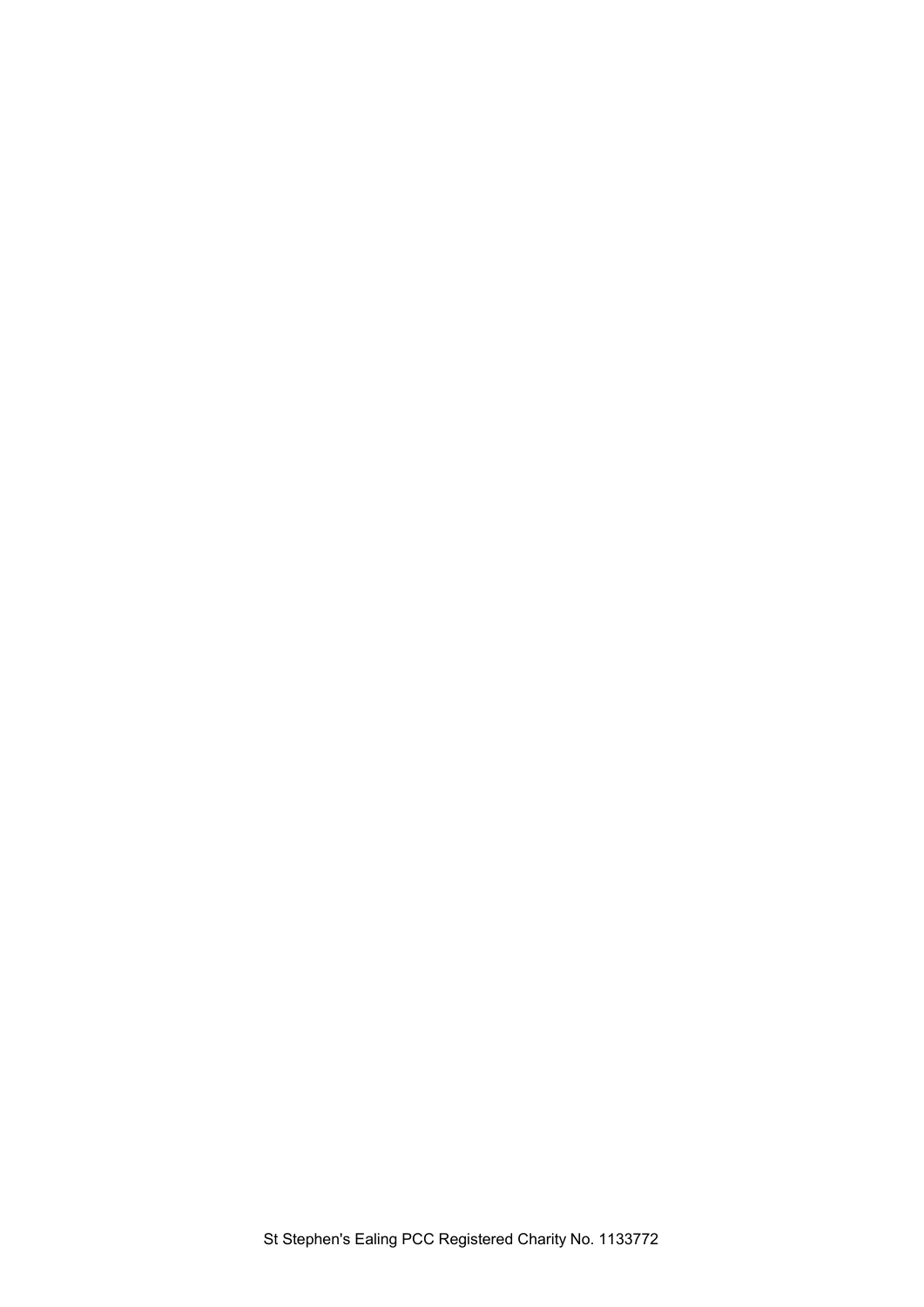

### STATEMENT OF FINANCIAL ACTIVITIES For the year ended 31 December 2021

|                                                         |                | <b>Unrestricted</b> | <b>Restricted</b> | <b>TOTAL FUNDS</b> |         |
|---------------------------------------------------------|----------------|---------------------|-------------------|--------------------|---------|
|                                                         | <b>Note</b>    | <b>Funds</b>        | <b>Funds</b>      | 2021               | 2020    |
|                                                         |                | £                   | £                 | £                  | £       |
| <b>INCOME AND ENDOWMENTS FROM</b>                       |                |                     |                   |                    |         |
| Donations & legacies                                    | 2a             | 190,888             | 50,069            | 240,957            | 236,825 |
| Other trading activities                                | 2 <sub>b</sub> | 22,399              | 3,663             | 26,061             | 15,879  |
| Income from investments                                 | 2c             | 4,467               |                   | 4,467              | 86      |
| Income from church activities                           | 2d             | 11,410              | 414               | 11,824             | 7,669   |
| TOTAL INCOME AND ENDOWMENTS                             |                | 229,163             | 54,146            | 283,309            | 260,458 |
| <b>RESOURCES EXPENDED</b>                               |                |                     |                   |                    |         |
| Missionary & Charitable Giving                          | 3a             | 16,980              | 18,341            | 35,321             | 30,227  |
| The Work of the Church                                  | 3b             | 108,952             | 4,066             | 113,019            | 108,263 |
| Church Management & Adminstration                       | 3c             | 82,270              | 23,266            | 105,536            | 118,439 |
| <b>TOTAL RESOURCES EXPENDED</b>                         |                | 208,202.74          | 45,673            | 253,876            | 256,929 |
| <b>NET INCOMING/EXPENDITURE</b><br><b>NET TRANSFERS</b> |                | 20,961              | 8,473             | 29,434             | 3,528   |
| <b>NET MOVEMENT IN FUNDS</b>                            |                | 20,961              | 8,473             | 29,434             | 3,528   |
| <b>BALANCES BROUGHT FORWARD</b><br>AT 1 JANUARY 2021    |                | 121,696             | 94,777            | 220,001            | 216,473 |
| <b>BALANCES CARRIED FORWARD</b><br>AT 31 DECEMBER 2021  |                | 142,656             | 103,250           | 249,435            | 220,001 |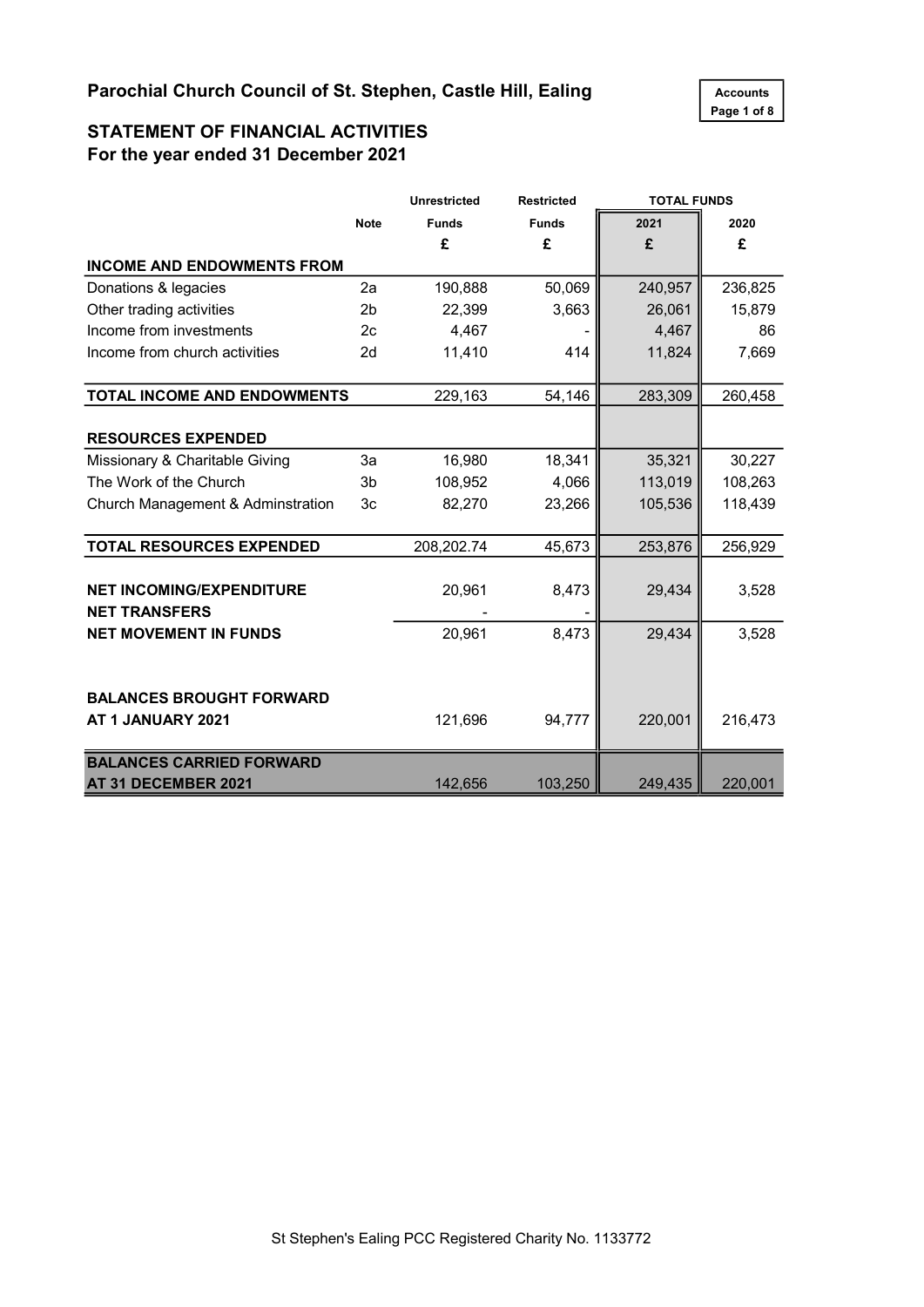# For the year ended 31 December 2021

Page 2 of 8

|                     |                                         | <b>Note</b> | 2021       | 2020     |
|---------------------|-----------------------------------------|-------------|------------|----------|
|                     |                                         |             | £          | £        |
| <b>FIXED ASSETS</b> |                                         |             |            |          |
|                     |                                         |             |            |          |
|                     | 26 Drayton Gardens                      | 1           | 94,777     | 94,777   |
|                     | <b>Missional Housing Bond</b>           | 1           | 5,000      | 5,000    |
|                     |                                         |             | 99,777     | 99,777   |
|                     | <b>CURRENT ASSETS</b>                   |             |            |          |
|                     | Debtors & prepaid expenses              | 5           | 22,892     | 5,901    |
|                     | <b>CBF Deposit Fund</b>                 |             | 5,203      | 5,200    |
|                     | <b>Bank balances</b>                    | 6           | 136,619    | 128,868  |
|                     |                                         |             | 164,714    | 139,969  |
|                     | <b>LIABILITIES (less than one Year)</b> |             |            |          |
|                     | Amounts falling due within one year     |             |            |          |
|                     | Diocesan Interest Free Loan             |             | 4,000      | 4,000    |
|                     | Diocesan Interest Bearing Loan          |             |            |          |
|                     | Congregation Loan                       |             | 5,000      | 5,000    |
|                     | Creditors & accrued expenses            | 7           | 2,056      | 2,744    |
|                     |                                         |             | 11,056     | 11,744   |
|                     |                                         |             |            |          |
|                     | <b>NET CURRENT ASSETS</b>               |             | 153,658    | 128,696  |
|                     |                                         |             |            |          |
|                     |                                         |             |            |          |
|                     | <b>LIABILITIES (over one Year)</b>      |             |            |          |
|                     | Diocesan Interest Free Loan             |             | 4,000      | 8,000.00 |
|                     |                                         |             |            |          |
|                     | <b>TOTAL NET ASSETS</b>                 |             | 249,435    | 220,473  |
|                     |                                         |             |            |          |
| <b>FUNDS</b>        |                                         |             |            |          |
|                     | <b>Unrestricted Funds</b>               | 8           |            |          |
|                     | <b>General Fund</b>                     |             | 57,181     | 29,713   |
|                     | <b>Designated Funds:</b>                |             |            |          |
|                     | <b>Mission Fund</b>                     |             | 1,336      | 1,000    |
|                     | Maintenance Reserve Fund                |             | 31,291     | 15,047   |
|                     | Cottage Maintenance Fund                |             | 95         | 95       |
|                     | Special Purposes Fund                   |             | 27,043     | 47,274   |
|                     | Support to People In Need               |             |            |          |
|                     | St. Lukes Fund                          |             |            |          |
|                     |                                         |             | 116,946    | 93,129   |
|                     | 26 Drayton Gardens                      |             | 94,777     | 94,777   |
|                     |                                         |             | 211,723    | 187,906  |
|                     | <b>Restricted Funds</b>                 | 9           | 37,712     | 28,567   |
|                     |                                         |             |            |          |
| <b>TOTAL FUNDS</b>  |                                         |             | 249,434.88 | 216,473  |
|                     |                                         |             |            |          |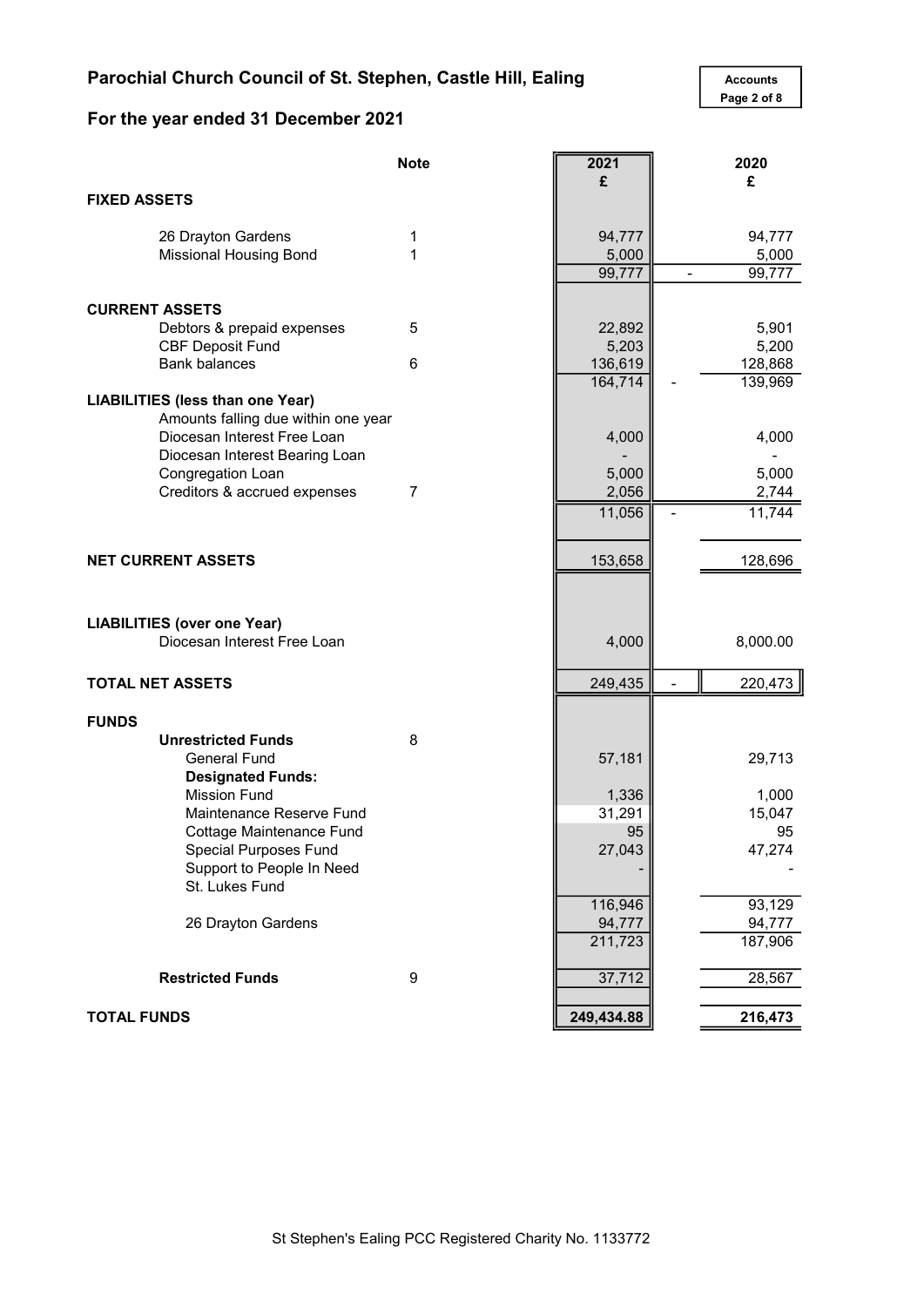#### Parochial Church Council of St. Stephen, Castle Hill, Ealing  $\overline{A_{\text{CCOunits}}}$

#### NOTES TO THE FINANCIAL STATEMENTS For the year ended 31 December 2021

#### 1 ACCOUNTING POLICIES

The principal accounting policies adopted, judgements and key sources of estimation uncertainty in the preparation of the financial statements are as follows:

#### Basis of preparation

The financial statements have been prepared in accordance with Accounting and Reporting by Charities: Statement of Recommended Practice applicable to charities preparing their accounts in accordance with the Financial Reporting Standard applicable in the UK and Republic of Ireland (FRS 102) (effective 1 January 2015) - (Charities SORP (FRS 102)) as amended by Update Bulletin 1, the Financial Reporting Standard applicable in the UK and Republic of Ireland (FRS 102) and the Charities Act 2011 and UK Generally Accepted Practice as it applies from 1 January 2015. The accounts (financial statements) have been prepared to give a 'true and fair' view and have departed from the Charities (Accounts and Reports) Regulations 2008 only to the extent required to provide a 'true and fair view'. This departure has involved following Accounting and Reporting by Charities preparing their accounts in accordance with the Financial Reporting Standard applicable in the UK and Republic of Ireland (FRS 102) issued on 16 July 2014 rather than the Accounting and Reporting by Charities: Statement of Recommended Practice effective from 1 April 2005 which has since been withdrawn.

Going concern St Stephens meets the definition of a public benefit entity under FRS 102. Assets and liabilities are initially recognised at historical cost or transaction value unless otherwise stated in the relevant accounting policy note(s).

The leadership team have considered the resources available and current plans. St Stephens is well placed to meet these activities and have adequate resources for the foreseeable future. Accordingly the PCC continues to adopt the going concern basis in the preparation the financial statements.

#### Incoming Resources

Incoming resources are included in the Statement of Financial Activities (SOFA) when:

- 1. the PCC becomes legally entitled to the benefit of use of the resources;
- 2. their ultimate receipt is virtually certain; and
- 3. the monetary value can be measured with sufficient reliability.

Funds raised by the Bazaar, Jumble sales and similar events are reported gross.

Grants, donations and legacies are included in the SOFA when any pre-conditions preventing their use by the PCC have been met. For collections and planned giving this is when the funds are received.

Gift Aid and other tax claims are included in the SOFA at the same time as the cash donations to which they relate. Rental income from the letting of church premises is recognised when the rental is due.

Investment income is accounted for when receivable.

The value of any voluntary help is not included in the accounts but is described in the annual report.

#### Expenditure and Liabilities

Liabilities are recognised as soon as the legal or constructive obligation arises.

Grants and donations are recognised when a commitment has been made externally and there are no pre-conditions still to be met for entitlement to the grant which remain within the control of the PCC.

#### Fixed Assets

Consecrated and benefice property of any kind is excluded from the financial statements by Sections 10(2) (a) and (c) of the Charities Act 2011. All expenditure on such property, whether improvement or maintenance, is written off in the year it is incurred. The buildings are insured for £1,725,000 and contents for £175,000. Such buildings include the Church, Church Centre and Church Cottage

The movable church furnishings are capitalised at cost and depreciated over their useful economic life other than where insufficient cost information is available. In this case the item is not capitalised, but all items are included in the Church's inventory in any case.

No value is placed on any movable church furnishings that cannot be disposed of without a faculty, and which are regarded as "inalienable" property held on special trust on behalf of the PCC, and forming part of the consecrated property excluded from the financial statements by the Charities Act 2011.

Other tangible fixed assets are capitalised if they can be used for more than one year and cost at least £5,000. They are otherwise written off in the year of acquisition.

The house at 26 Drayton Gardens, currently occupied by a curate, is a freehold property valued at its purchase price in 1992. It is not depreciated as its estimated residual value is not less than its carrying value and it has an expected useful life in excess of 50 years, so any depreciation charge would be immaterial. It is maintained in good order and is insured for a rebuilding cost of £232,066.

During 2019, the PCC agreed to rollover a sum of £5000 for a further 3 years with the Missional Housing Bond Fund. The issue is unsecured but believed to be relatively low risk given the nature of the underlying assets (London housing stock). The Bond is operated by Affordable Christian Housing, ("ACH") a Christian housing association with over 20 years' experience in providing affordable housing to key Christian workers. It is registered with the Financial Conduct Authority and has charitable status. ACH followed FCA guidance in determining how to issue the bond. As an Industrial and Provident Society, ACH did not require FCA approval to issue the Bond.

#### Funds

Unrestricted funds represent the remaining income funds of the PCC that are available for spending on the general purposes of the PCC, including amounts designated by the PCC for fixed assets for its own use, or for spending on a future project and which are therefore not included in its "free reserves" as disclosed in the Annual Report.

Restricted funds are income funds that must be spent on restricted purposes and details of the funds held and restrictions provided are shown in the notes to the accounts.

#### Charitable Giving

The PCC has a long standing policy of allocating 10% of regular income (stewardship, tax refunds, cash collections and gift aid donations in church), for giving to charity. See Note 11 for further details.

# Page 3 of 8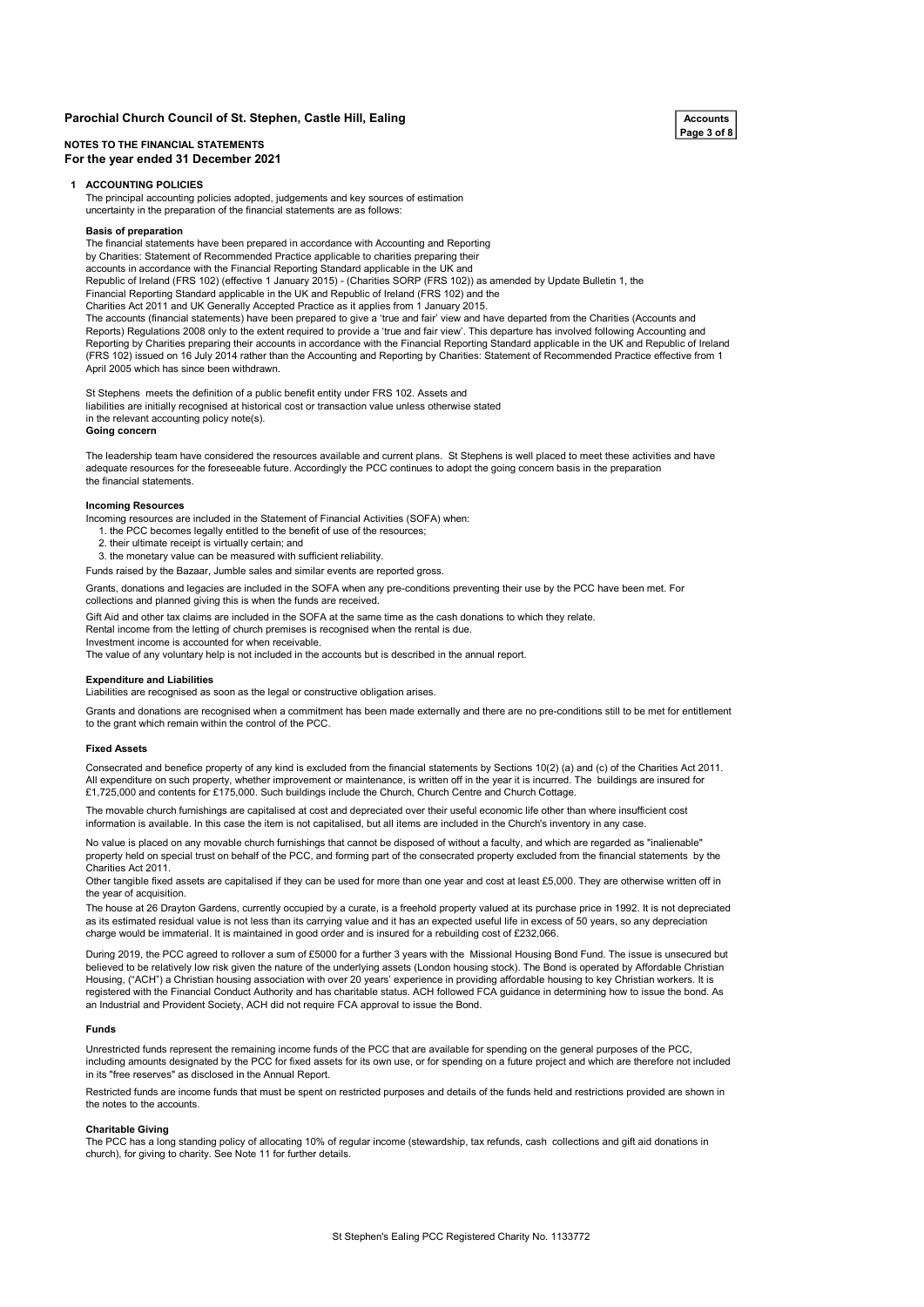# Parochial Church Council of St. Stephen, Castle Hill, Ealing Accounts

Page 4 of 8

## NOTES TO THE FINANCIAL STATEMENTS For the year ended 31 December 2021

|                |                                           |           | <b>Unrestricted</b> | <b>Restricted</b> |                 | <b>TOTAL FUNDS</b> |
|----------------|-------------------------------------------|-----------|---------------------|-------------------|-----------------|--------------------|
|                |                                           |           | <b>Funds</b>        | <b>Funds</b>      | 2021            | 2020               |
|                |                                           |           | £                   | £                 | £               | £                  |
| $\overline{2}$ |                                           |           |                     |                   |                 |                    |
| 2a             | <b>Donations and legacies</b>             |           |                     |                   |                 |                    |
|                |                                           |           |                     |                   |                 |                    |
|                | Stewardship<br><b>Gift Aid Donations</b>  |           | 138,935             |                   | 138,935         | 147,946<br>1,940   |
|                | Tax Refunds on Giving                     | (Note 4)  | 6,900<br>31,339     |                   | 6,900<br>31,339 | 27,845             |
|                | <b>Cash Collections</b>                   |           | 192                 |                   | 192             | 1,156              |
|                | Sub-total                                 | (Note 11) | 177,366             |                   | 177,366         | 178,888            |
|                | <b>Mission Collections</b>                |           |                     | 9,069             | 9,069           | 4,593              |
|                | Legacies, Donations                       |           | 13,522              |                   | 13,522          | 9,243              |
|                | <b>Community Fete Grants/Donations</b>    |           |                     |                   |                 |                    |
|                | St. Lukes Fund                            |           |                     | 41,000            | 41,000          |                    |
|                |                                           |           | 190,888             | 50,069            | 240,957         | 44,100<br>236,825  |
|                |                                           |           |                     |                   |                 |                    |
| 2 <sub>b</sub> | <b>Other Trading Activities</b>           |           |                     |                   |                 |                    |
|                | Christmas Bazaar/Craft Fair               |           |                     | 3,663             | 3,663           | 1,176              |
|                | <b>Hall Lettings</b>                      |           | 22,371              |                   | 22,371          | 14,703             |
|                | Photocopier                               |           | 28                  |                   | 28              |                    |
|                |                                           |           | 22,399              | 3,663             | 26,061          | 15,879             |
| 2c             | <b>Income from Investments</b>            |           |                     |                   |                 |                    |
|                | Rent from 26DG                            |           | 4,460               |                   | 4,460           | 22                 |
|                | <b>CBF</b> interest                       |           | 3                   |                   |                 | 22                 |
|                | Housing Bond and Bank Interest            |           | 4                   |                   |                 | 64                 |
|                |                                           |           | 4,467               |                   | 4,467           | 86                 |
| 2d             | <b>Income from Church Activities</b>      |           |                     |                   |                 |                    |
|                |                                           |           |                     |                   |                 |                    |
|                | <b>Traidcraft Stall</b>                   |           | 920                 |                   | 920             | 1,112              |
|                | Bookstall & Magazine Sales                |           | 491                 |                   | 491             | 44                 |
|                | Social Events, Courses & Other Activities |           | 374                 |                   | 374             | 519                |
|                | Outreach - Holiday Club                   |           |                     |                   |                 |                    |
|                | <b>Youth Activities</b>                   |           |                     |                   |                 | 153                |
|                | <b>Shining Stars</b>                      |           | 165                 |                   | 165             | 110                |
|                | External Play (Adam & Eve)                |           |                     |                   |                 |                    |
|                | <b>Growing Leaders</b>                    |           |                     |                   |                 |                    |
|                | <b>Bishop's Discretionary</b>             |           |                     |                   |                 |                    |
|                | Banns, Funeral Fees, Verger Fees          |           | 789                 |                   | 789             | 1,388              |
|                | <b>HMRC Grant</b>                         |           | 3,004               | 414               | 3,418           | 4,343              |
|                | Rebates and one-off                       |           | 5,668               |                   | 5,668           | 4,343              |
|                |                                           |           | 11,410              | 414               | 11,824          | 12,012             |
|                | TOTAL INCOME AND ENDOWMENTS               |           | 229,163             | 54,146            | 283,309         | 264,801            |
|                |                                           |           |                     |                   |                 |                    |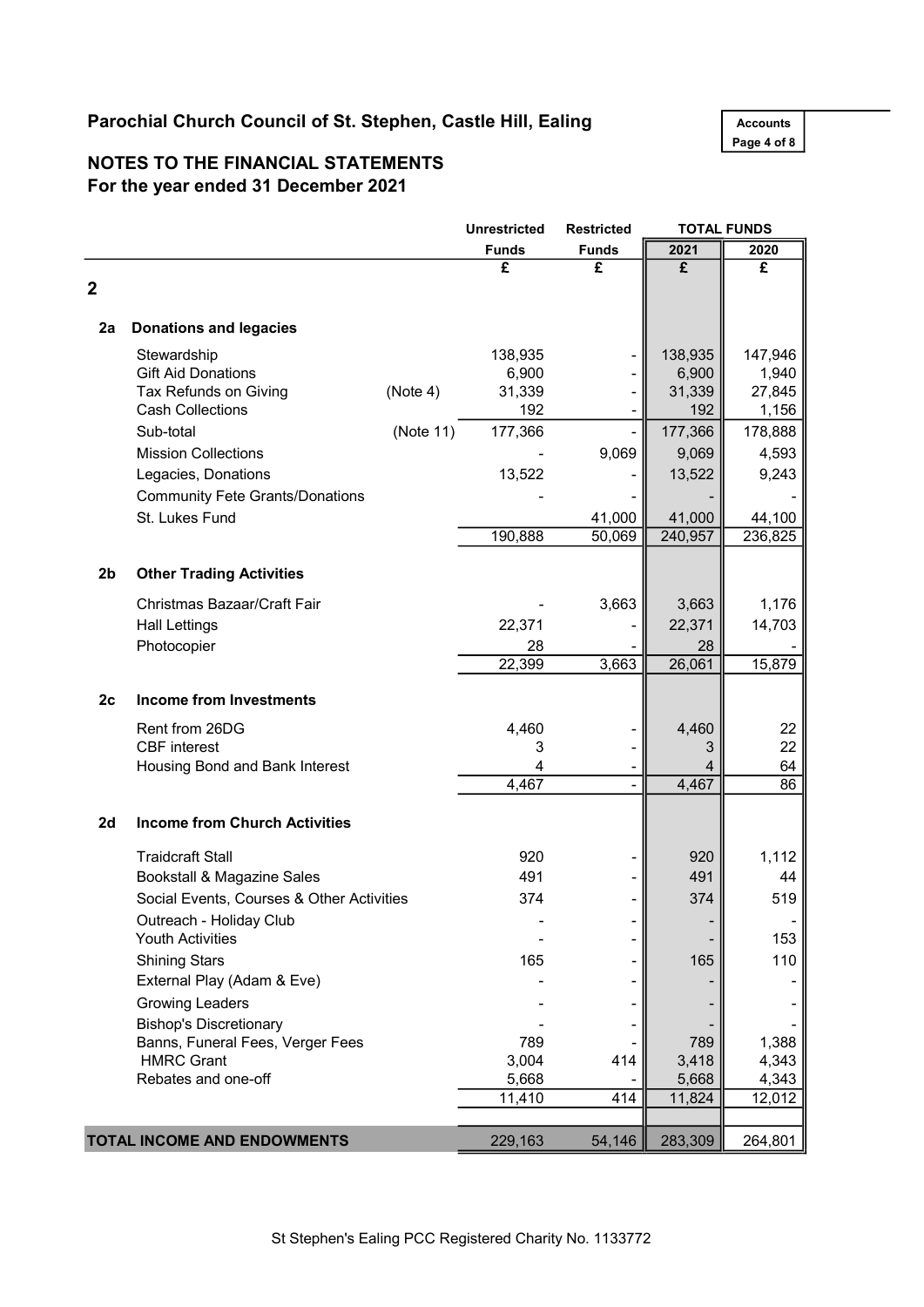# NOTES TO THE FINANCIAL STATEMENTS

For the year ended 31 December 2021

|    |                                                | <b>Unrestricted Restricted</b> |                              |         | <b>TOTAL FUNDS</b> |
|----|------------------------------------------------|--------------------------------|------------------------------|---------|--------------------|
|    |                                                | <b>Funds</b>                   | <b>Funds</b>                 | 2021    | 2020               |
|    |                                                | £                              | £                            | £       | £                  |
| 3a | <b>EXPENDITURE ON CHARITABLE ACTIVITIES</b>    |                                |                              |         |                    |
|    | <b>Missionary and Charitable Giving</b>        |                                |                              |         |                    |
|    | Amos Trust                                     | 2,800                          |                              | 2,800   | 3,976              |
|    | <b>Christian Solidarity Worldwide</b>          | 2,800                          |                              | 2,800   | 2,800              |
|    | Church Army                                    | 2,800                          |                              | 2,800   | 2,800              |
|    | Ealing Soup Kitchen                            | 2,800                          |                              | 2,800   | 2,800              |
|    | <b>Ealing Christians Against Poverty</b>       | 2,800                          |                              | 2,800   | 2,800              |
|    | <b>LAMB Health Foundation</b>                  | 2,800                          |                              | 2,800   | 2,800              |
|    | Tearfund                                       |                                | 1,028                        | 1,028   | 1,828              |
|    | Ealing Churches Winter Night Shelter           | $\blacksquare$                 | 1,028                        | 1,028   |                    |
|    | Lent Project                                   | $\overline{\phantom{a}}$       | 4,012                        | 4,012   |                    |
|    | <b>Bible Society</b>                           |                                |                              |         |                    |
|    | Christian Aid                                  |                                | 353                          | 353     | 924                |
|    | The Grove Missional Community                  |                                | 7,500                        | 7,500   | 7,500              |
|    | Ealing Foodbank                                | $\blacksquare$                 | 4,257                        | 4,257   | 904                |
|    | Hospices of Hope                               |                                |                              | -       | 159                |
|    | Climate for Change                             |                                |                              |         | 936                |
|    | Zamabia Project                                |                                |                              |         |                    |
|    | Support to People in Need                      | 180                            | ٠                            | 180     |                    |
|    | A Rocha                                        |                                |                              |         |                    |
|    | MacMillan Cancer Support                       |                                | 163                          | 163     |                    |
|    | <b>Bless Community Church</b>                  |                                |                              |         |                    |
| 3b | The Work of the Church                         | 16,980                         | 18,341                       | 35,321  | 30,227             |
|    |                                                |                                |                              |         |                    |
|    | Diocesan Fund                                  | 96,077                         | $\qquad \qquad \blacksquare$ | 96,077  | 96,925             |
|    | Vicar's Expenses                               | 1,220                          | ٠                            | 1,220   | 1,026              |
|    | <b>Outside Speakers</b>                        |                                |                              |         |                    |
|    | <b>Curate's Expenses</b>                       | 644                            | -                            | 644     | 746                |
|    | Associate Vicar's Expenses                     | 101                            | ۰                            | 101     | 451                |
|    | Training / Staff Training/Retreat              | 1,007                          |                              | 1,007   | 6                  |
|    | Children and Youth                             | 938                            | ۰                            | 938     | 579                |
|    | Music & Copyright Licensing                    | 3,103                          | ÷,                           | 3,103   | 2,323              |
|    | Outreach                                       | 663                            |                              | 663     | 493                |
|    | Outreach - Children Categories                 | 376                            |                              | 376     | 175                |
|    | Publicity                                      | 615                            | -                            | 615     | 938                |
|    | <b>Bookstall</b>                               |                                | ۰                            |         | 1,094              |
|    | <b>Traidcraft Stall</b>                        | 2,070                          | $\overline{a}$               | 2,070   | 798                |
|    | <b>Social Events</b>                           |                                |                              |         | 268                |
|    | <b>Community Fete Costs</b>                    |                                | -                            |         |                    |
|    | Covid-19 Emergency Shopping                    |                                |                              |         | 131                |
|    | <b>Christmas Bazaar Cost of Raising Funds)</b> | 158                            |                              | 158     |                    |
|    | Craft Fair                                     |                                |                              |         |                    |
|    | <b>Play Expenses</b>                           |                                |                              |         |                    |
|    | Refreshments                                   | 466                            |                              | 466     | 240                |
|    | Gifts                                          | 1,850                          |                              | 1,850   | 447                |
|    | <b>Flowers</b>                                 | 82                             | ٠                            | 82      |                    |
|    | Communion & Worship Costs                      | 144                            |                              | 144     | 111                |
|    | Diocesan Fees                                  | 535                            |                              | 535     | 1,040              |
|    | <b>Verger Fees</b>                             |                                |                              |         | 50                 |
|    | <b>Bishop's Discretionary Fund</b>             | 50                             |                              | 50      |                    |
|    | <b>Worship Minister Expenses</b>               |                                | 208                          | 208     | 110                |
|    | Youth Worker Expenses                          |                                |                              |         | 312                |
|    | Intern Expenses & Rent                         |                                |                              |         |                    |
|    | Families & Children's Worker                   |                                |                              |         |                    |
|    | <b>HMRC General</b>                            | 1,688                          | 3,858                        | 2,170   |                    |
|    | 26DG Deposit (repayment)                       | 541                            |                              | 541     |                    |
|    |                                                | 108,952                        | 4,066                        | 113,019 | 108,263            |
|    | <b>CARRIED FWD TO NEXT PAGE</b>                | 125,932                        | 22,407                       | 148,339 | 138,490            |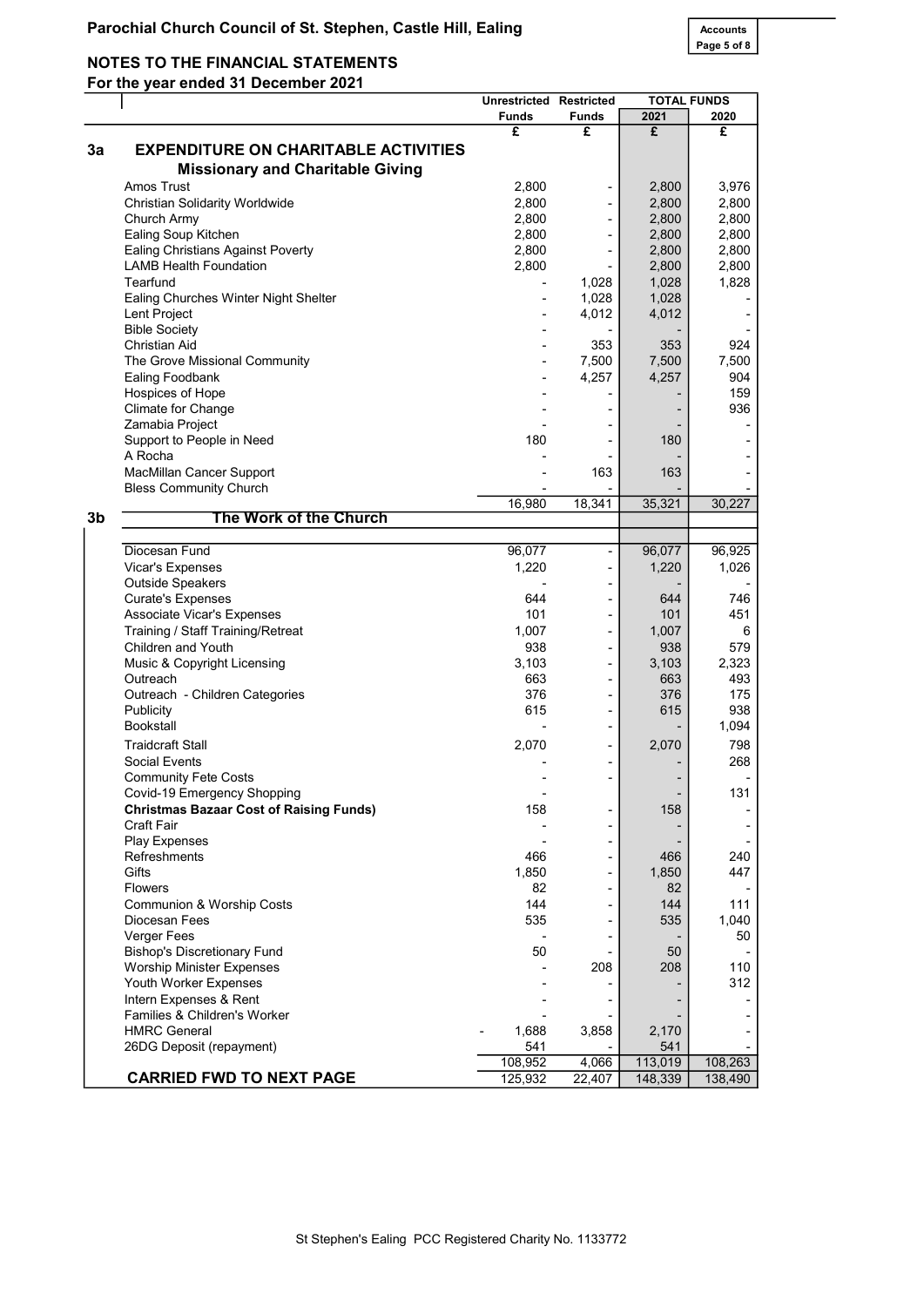# Parochial Church Council of St. Stephen, Castle Hill, Ealing Accounts

Page 6 of 8

### NOTES TO THE FINANCIAL STATEMENTS For the year ended 31 December 2021

|                |                                             | <b>Unrestricted Restricted</b> |              | <b>TOTAL FUNDS</b> |         |  |
|----------------|---------------------------------------------|--------------------------------|--------------|--------------------|---------|--|
|                |                                             | <b>Funds</b>                   | <b>Funds</b> | 2021               | 2020    |  |
|                |                                             | £                              | £            | £                  | £       |  |
|                | <b>BROUGHT FORWARD FROM LAST PAGE</b>       | 125,932                        | 22,407       | 148,339            | 138,490 |  |
| 3 <sub>c</sub> | <b>Church Management and administration</b> |                                |              |                    |         |  |
|                | Printing, stationery & Postage              | 1,489                          |              | 1,489              | 2,848   |  |
|                | <b>Salary Costs</b>                         | 25,189                         | 22,544       | 47,733             | 59,543  |  |
|                | <b>Computing &amp; Website Costs</b>        | 2,936                          |              | 2,936              | 2,921   |  |
|                | Payroll & Accounting Software Fees          | 707                            |              | 707                | 605     |  |
|                | Subscriptions, Licences, Fees               | 350                            |              | 350                | 678     |  |
|                | Streaming                                   | 8,864                          |              | 8,864              |         |  |
|                | PCC/Leadership                              |                                |              |                    |         |  |
|                | Independent Examiner Fee                    | 360                            |              | 360                | 360     |  |
|                | <b>Television Licence</b>                   | 163                            |              | 163                | 161     |  |
|                |                                             | 40,059                         | 22,544       | 62,602             | 67,116  |  |
|                |                                             |                                |              |                    |         |  |
|                | <b>Centre Running Costs</b>                 | 9,191                          |              | 9,191              | 9,085   |  |
|                | Water, Light and Heat                       | 9,187                          |              | 9,187              | 8,165   |  |
|                | Telephone                                   | 627                            |              | 627                | 877     |  |
|                | Insurance                                   | 3,304                          |              | 3,304              | 3,240   |  |
|                | Council Tax                                 | 2,224                          |              | 2,224              | 1,913   |  |
|                | Gratuties                                   | 90                             |              | 90                 |         |  |
|                | Cleaning                                    | 5,014                          |              | 5,014              | 3,244   |  |
|                |                                             | 29,636                         |              | 29,636             | 26,525  |  |
|                |                                             |                                |              |                    |         |  |
|                |                                             |                                |              |                    |         |  |
|                | <b>Maintenance Costs</b>                    | 6,737                          | 722          | 7,459              | 23,948  |  |
|                | Maintenance Costs (Project)                 |                                |              |                    |         |  |
|                | <b>Cottage Works</b>                        |                                |              |                    |         |  |
|                | 26 Drayton Gardens                          | 5,839                          |              | 5,839              | 850     |  |
|                |                                             | 12,576                         | 722          | 13,298             | 24,798  |  |
|                | Church Management & Administration          | 82,270                         | 23,266       | 105,536            | 128,802 |  |
|                |                                             | 208,203                        | 45,673       | 253,876            | 299,549 |  |
|                |                                             |                                |              |                    |         |  |
|                | <b>TOTAL RESOURCES EXPENDED</b>             | 208,203                        | 45,673       | 253,876            | 274,248 |  |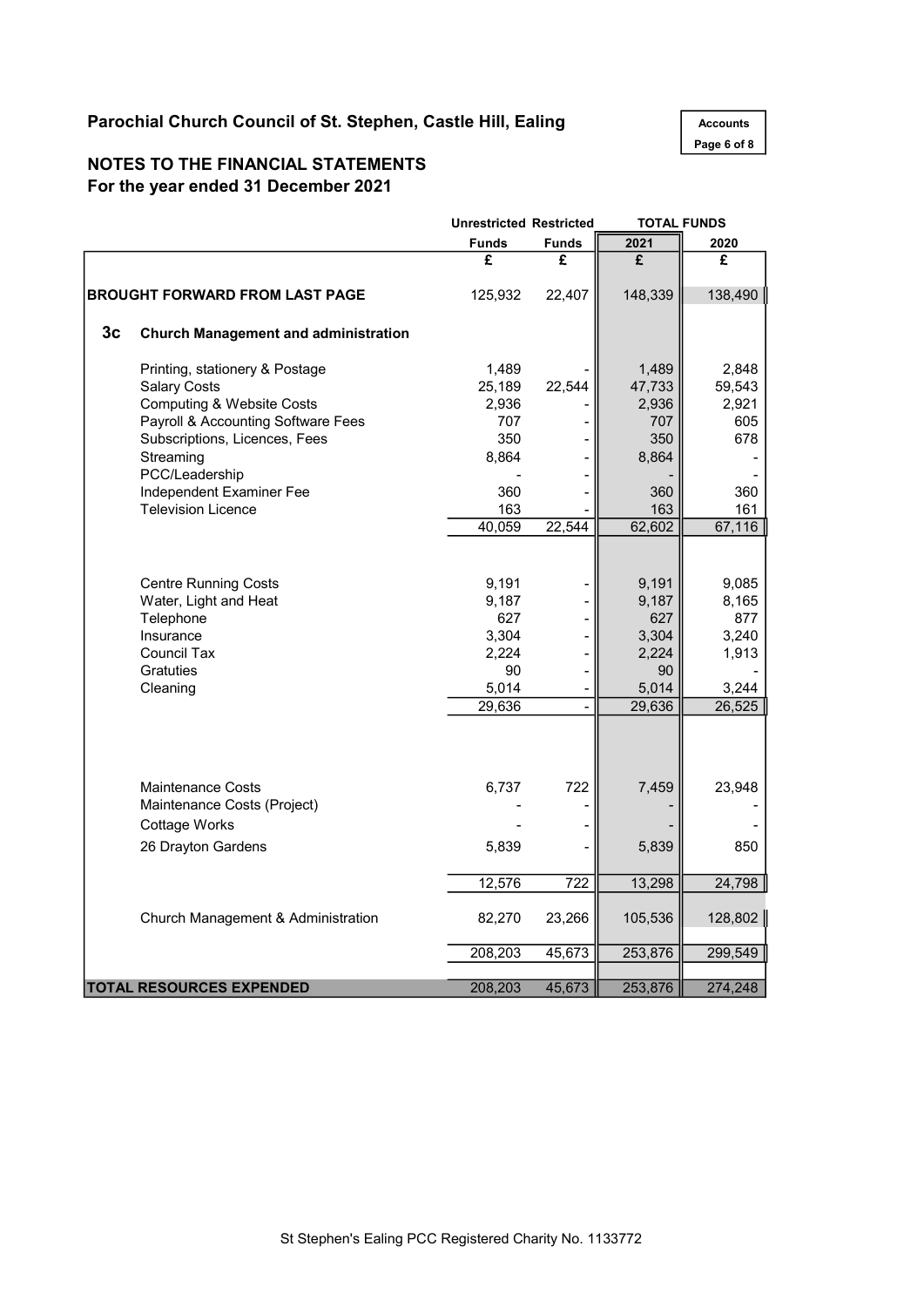### NOTES TO THE FINANCIAL STATEMENTS For the year ended 31 December 2021

### 4 Gift Aid Recovered

In addition to the tax reclaims disclosed in note 2a, relating to planned giving, other voluntary donations include tax reclaims in their totals:

|   |                                                                             |                | 2021<br>£<br><b>Unrestricted</b> | 2021<br>£<br><b>Restricted</b> | 2021<br>£<br><b>Total</b> | 2020<br>£<br><b>Total</b> |
|---|-----------------------------------------------------------------------------|----------------|----------------------------------|--------------------------------|---------------------------|---------------------------|
|   | Tax reclaims on planned giving<br>Tax reclaims on other voluntary donations | (2a)           | 31,339                           |                                | 31,339                    | 28,051                    |
|   |                                                                             |                | 31,339                           |                                | 31,339                    | 28,051                    |
| 5 | Debtors & prepaid expenses                                                  |                | 2021                             |                                | 2020                      |                           |
|   |                                                                             |                | £                                |                                | £                         |                           |
|   | Prepaid expenses - Insurance                                                |                | 3,304                            |                                | 3,240                     |                           |
|   | Tax refunds due on gift aid donations                                       |                |                                  |                                |                           |                           |
|   | Sundry debtors                                                              |                | 19,588                           |                                | 2,019                     |                           |
|   |                                                                             |                | 22,892                           |                                | 13,713                    |                           |
| 6 | <b>Bank balances</b>                                                        |                | 2021                             |                                | 2020                      |                           |
|   |                                                                             |                | £                                |                                | £                         |                           |
|   | Current account                                                             |                | 136,614                          |                                | 128,863                   |                           |
|   | Stewardship account                                                         |                | 5                                |                                | 5                         |                           |
|   |                                                                             |                | 136,619                          |                                | 128,868                   |                           |
| 7 | <b>Creditors and accrued expenses</b>                                       |                | 2020                             |                                | 2019                      |                           |
|   |                                                                             |                | £                                |                                | £                         |                           |
|   | Charitable payment accruals                                                 |                | 2,056                            |                                | 2,744                     |                           |
|   | Sundry year-end expense accruals                                            |                |                                  |                                |                           |                           |
|   |                                                                             |                | 2,056                            |                                | 7,073                     |                           |
| 8 | <b>Unrestricted Funds</b>                                                   |                |                                  |                                |                           |                           |
|   |                                                                             | <b>Brought</b> | <b>Additions</b>                 | <b>Transfers</b>               | Amounts                   | Carried                   |
|   |                                                                             | Forward        | Income                           |                                | Used                      | Forward                   |
|   |                                                                             | £              | £                                | £                              | £                         | £                         |
|   | <b>Designated Funds</b>                                                     |                |                                  |                                |                           |                           |
|   | <b>Mission Fund</b>                                                         | 2,171          |                                  | 15,965                         | (16, 800)                 | 1,336                     |
|   | Maintenance Reserve Fund                                                    | 23,175         |                                  | 10,000                         | (1,884)                   | 31,291                    |
|   | Cottage Maintenance Fund                                                    | 95             |                                  |                                |                           | 95                        |

Special Projects Fund 35,882 2,000 - (10,838) 27,043

26 Drayton Gardens **94,777** - - - - - - - - - - 94,777 General Fund **32,772** 230,826 (27,736) (178,680) 57,181

Total Unrestricted Funds 188,871 232,826 (1,771) (208,203) 211,723

2,000 61,322 25,965 (29,522) 59,764.87

Support to People in Need <br>  $\frac{1}{61,322}$  2,000 25,965